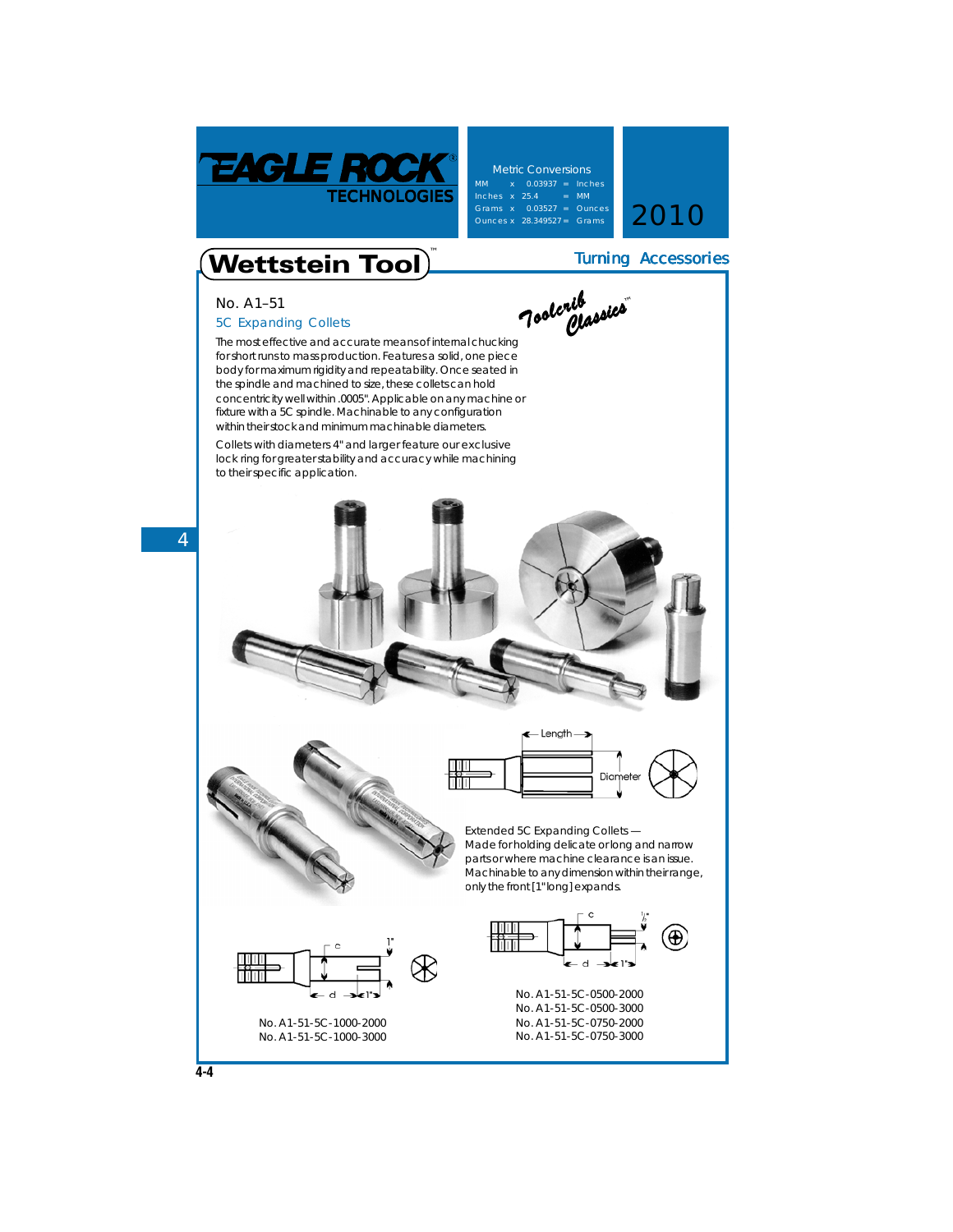





| a                        | $\mathbf b$    | Minimum         | $\mathbf{C}$             | $\mathbf d$              | Minimum                  |                    | 4 |
|--------------------------|----------------|-----------------|--------------------------|--------------------------|--------------------------|--------------------|---|
| Dia.                     | Lgth.          | Machinable Dia. | Ext. Dia                 | Ext. Lgth.               | Ext. Dia.                | Cat. No.           |   |
| $\frac{1}{2}$            | 1"             | .250"           |                          |                          |                          | A1-51-5C-0500-1000 |   |
| $\overline{\frac{1}{2}}$ | 2 <sup>n</sup> | .250"           | $\overline{1}$           | 1"                       | .750"                    | A1-51-5C-0500-2000 |   |
| $\frac{1}{2}$            | 3"             | .250"           | 1"                       | 2"                       | .750"                    | A1-51-5C-0500-3000 |   |
| $3/4$ "                  | 1"             | .437"           |                          |                          |                          | A1-51-5C-0750-1000 |   |
| 3/4"                     | 2 <sup>n</sup> | .437"           | 1"                       | 1"                       | .750"                    | A1-51-5C-0750-2000 |   |
| $3/4$ "                  | 3"             | .437"           | $\overline{1}$           | 2"                       | .750"                    | A1-51-5C-0750-3000 |   |
| 1"                       | $\overline{1}$ | .437"           |                          |                          |                          | A1-51-5C-1000-1000 |   |
| 1"                       | 2 <sup>n</sup> | .437"           | 1"                       | 1"                       | .750"                    | A1-51-5C-1000-2000 |   |
| 1"                       | 3"             | .437"           | 1"                       | 2"                       | .750"                    | A1-51-5C-1000-3000 |   |
| $11/2$ "                 | 1"             | .750"           |                          |                          |                          | A1-51-5C-1500-1000 |   |
| $11/2$ "                 | $11/2$ "       | .750"           |                          |                          |                          | A1-51-5C-1500-1500 |   |
| $11/2$ "                 | 2 <sup>n</sup> | .750"           |                          |                          |                          | A1-51-5C-1500-2000 |   |
| 11/2                     | $2^{1/2}$      | .750"           |                          |                          |                          | A1-51-5C-1500-2500 |   |
| $11/2$ "                 | 3"             | .750"           |                          |                          |                          | A1-51-5C-1500-3000 |   |
| 2 <sup>n</sup>           | 1 <sup>n</sup> | .750"           |                          |                          |                          | A1-51-5C-2000-1000 |   |
| 2 <sup>n</sup>           | $11/2$ "       | .750"           |                          |                          |                          | A1-51-5C-2000-1500 |   |
| 2"                       | 2 <sup>n</sup> | .750"           |                          |                          |                          | A1-51-5C-2000-2000 |   |
| 2 <sup>n</sup>           | $2^{1/2}$ "    | .750"           |                          |                          |                          | A1-51-5C-2000-2500 |   |
| 2 <sup>n</sup>           | 3"             | .750"           |                          |                          |                          | A1-51-5C-2000-3000 |   |
| $2^{1/2}$                | 1 <sup>n</sup> | .750"           |                          |                          |                          | A1-51-5C-2500-1000 |   |
| $2^{1/2}$                | $11/2$ "       | .750"           |                          |                          |                          | A1-51-5C-2500-1500 |   |
| $2^{1/2}$                | 2 <sup>n</sup> | .750"           |                          |                          |                          | A1-51-5C-2500-2000 |   |
| $2\frac{1}{2}$           | $2^{1/2}$      | .750"           |                          |                          |                          | A1-51-5C-2500-2500 |   |
| $2^{1/2}$                | 3"             | .750"           |                          |                          | $\overline{\phantom{0}}$ | A1-51-5C-2500-3000 |   |
| 3"                       | 1"             | .750"           |                          |                          |                          | A1-51-5C-3000-1000 |   |
| 3"                       | 11/2           | .750"           |                          |                          |                          | A1-51-5C-3000-1500 |   |
| 3"                       | 2 <sup>n</sup> | .750"           |                          |                          |                          | A1-51-5C-3000-2000 |   |
| 3"                       | $2^{1/2}$ "    | .750"           | $\qquad \qquad -$        |                          |                          | A1-51-5C-3000-2500 |   |
| 3"                       | 3"             | .750"           | $\qquad \qquad -$        | $\overline{\phantom{0}}$ | $\overline{\phantom{0}}$ | A1-51-5C-3000-3000 |   |
| 4"                       | $\overline{1}$ | .750"           |                          |                          |                          | A1-51-5C-4000-1000 |   |
| 4"                       | $11/2$ "       | .750"           |                          |                          |                          | A1-51-5C-4000-1500 |   |
| 4"                       | 2 <sup>n</sup> | .750"           | $\overline{\phantom{0}}$ |                          |                          | A1-51-5C-4000-2000 |   |
| 4"                       | $2^{1/2}$      | .750"           |                          |                          |                          | A1-51-5C-4000-2500 |   |
| 4"                       | 3"             | .750"           |                          |                          |                          | A1-51-5C-4000-3000 |   |
| 5"                       | 2 <sup>n</sup> | .750"           |                          |                          |                          | A1-51-5C-5000-2000 |   |
| 6"                       | 2 <sup>n</sup> | .750"           |                          |                          |                          | A1-51-5C-6000-2000 |   |